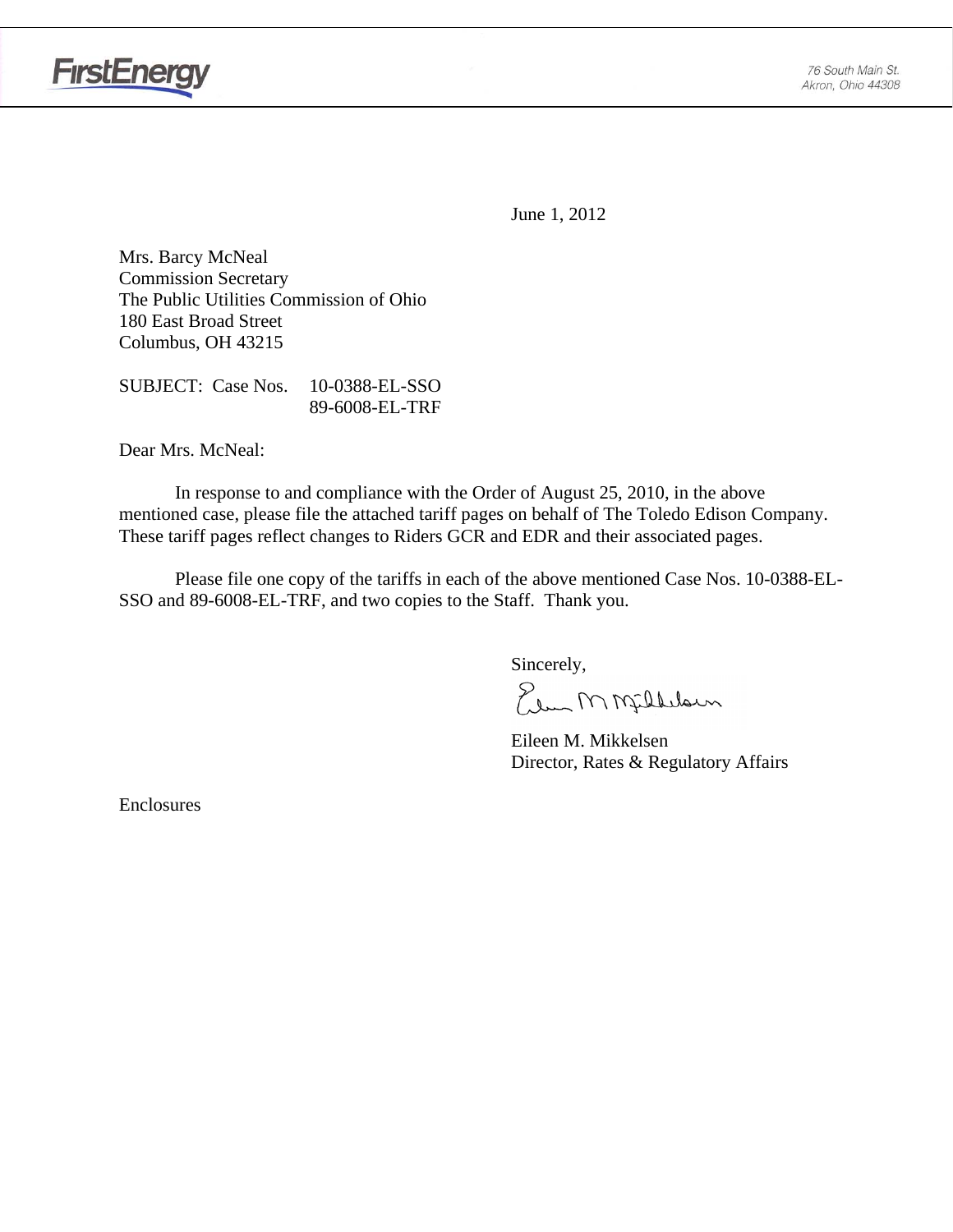# **TABLE OF CONTENTS**

The following rates, rules and regulations for electric service are applicable throughout the Company's service territory except as noted.

|                                                      | <b>Sheet</b>   | <b>Effective</b><br><b>Date</b> |
|------------------------------------------------------|----------------|---------------------------------|
| <b>TABLE OF CONTENTS</b>                             | 1              | $07 - 01 - 12$                  |
| <b>DEFINITION OF TERRITORY</b>                       | 3              | 01-23-09                        |
| <b>ELECTRIC SERVICE REGULATIONS</b>                  | $\overline{4}$ | $12 - 04 - 09$                  |
| <b>ELECTRIC SERVICE SCHEDULES</b>                    |                |                                 |
| Residential Service (Rate "RS")                      | 10             | 01-23-09                        |
| General Service - Secondary (Rate "GS")              | 20             | 01-23-09                        |
| General Service - Primary (Rate "GP")                | 21             | $01 - 23 - 09$                  |
| General Service - Subtransmission (Rate "GSU")       | 22             | 01-23-09                        |
| General Service - Transmission (Rate "GT")           | 23             | $01 - 23 - 09$                  |
| <b>Street Lighting Provisions</b>                    | 30             | 01-23-09                        |
| Street Lighting (Rate "STL")                         | 31             | 06-01-09                        |
| Traffic Lighting (Rate "TRF")                        | 32             | 01-23-09                        |
| Private Outdoor Lighting (Rate "POL")                | 33             | 06-01-09                        |
| <b>MISCELLANEOUS CHARGES</b>                         | 75             | 01-23-09                        |
| <b>OTHER SERVICE</b>                                 |                |                                 |
| <b>Partial Service</b>                               | 52             | $01 - 01 - 06$                  |
| Residential Renewable Energy Credit Purchase Program | 60             | 10-01-09                        |
| <b>Cogeneration and Small Power Producer</b>         | 70             | $01 - 01 - 03$                  |
| <b>Interconnection Tariff</b>                        | 76             | $01 - 01 - 09$                  |
| <b>PIPP Customer Discount</b>                        | 80             | 06-01-11                        |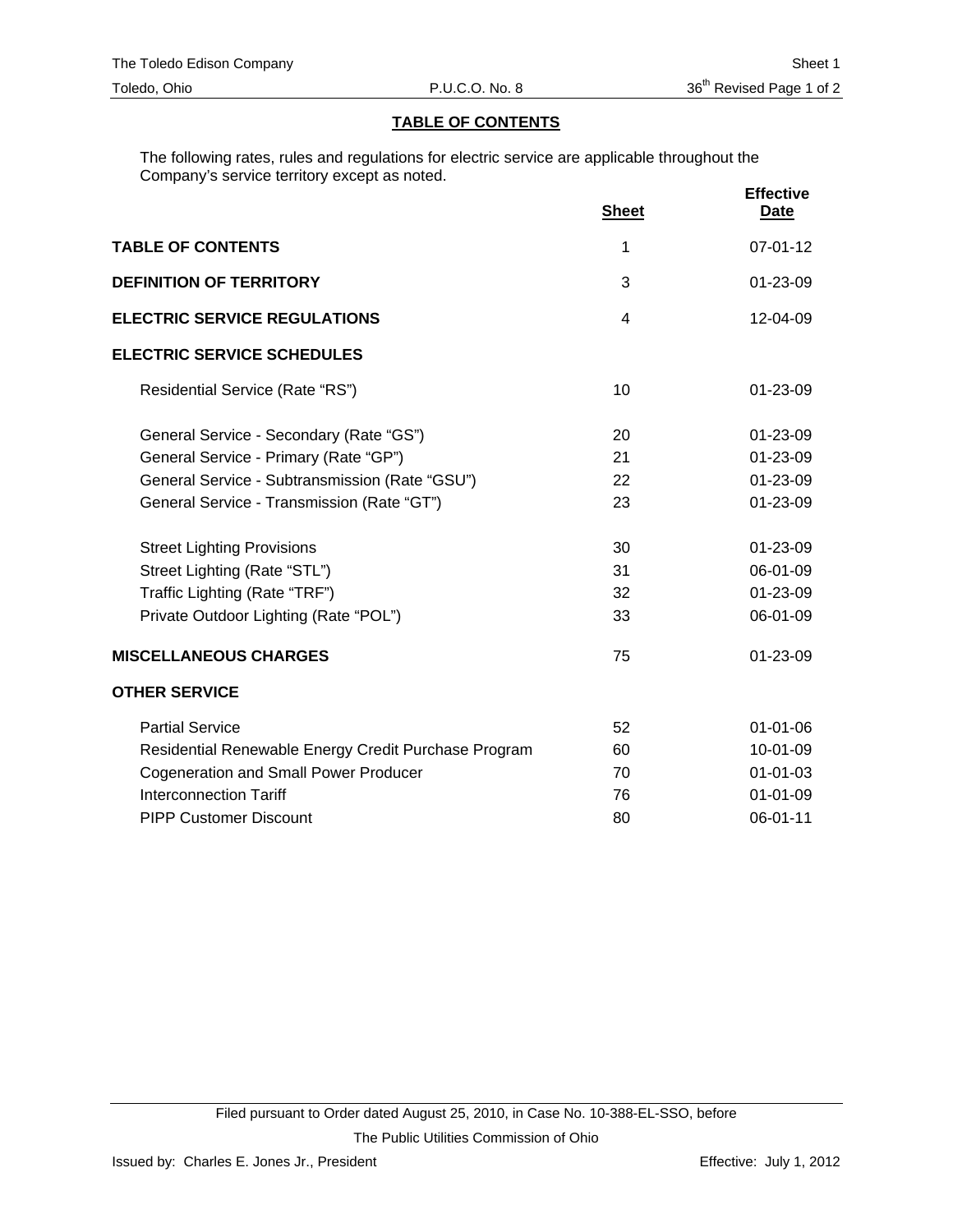# **TABLE OF CONTENTS**

| <b>RIDERS</b>                                          | <b>Sheet</b> | <b>Effective</b><br>Date |
|--------------------------------------------------------|--------------|--------------------------|
| Summary                                                | 80           | 09-01-11                 |
| <b>Residential Distribution Credit</b>                 | 81           | $05 - 21 - 10$           |
| <b>Transmission and Ancillary Services</b>             | 83           | 09-10-10                 |
| <b>Alternative Energy Resource</b>                     | 84           | 04-01-12                 |
| <b>School Distribution Credit</b>                      | 85           | 06-01-09                 |
| <b>Business Distribution Credit</b>                    | 86           | 01-23-09                 |
| <b>Hospital Net Energy Metering</b>                    | 87           | 10-27-09                 |
| Economic Development (4a)                              | 88           | 01-23-09                 |
| <b>Universal Service</b>                               | 90           | 12-20-11                 |
| State kWh Tax                                          | 92           | 01-23-09                 |
| <b>Net Energy Metering</b>                             | 93           | 10-27-09                 |
| Delta Revenue Recovery                                 | 96           | 04-01-12                 |
| Demand Side Management                                 | 97           | $01 - 01 - 12$           |
| Reasonable Arrangement                                 | 98           | 06-01-09                 |
| <b>Distribution Uncollectible</b>                      | 99           | 04-01-12                 |
| Economic Load Response Program                         | 101          | 06-01-11                 |
| Optional Load Response Program                         | 102          | 06-01-11                 |
| <b>Generation Cost Reconciliation</b>                  | 103          | 07-01-12                 |
| Fuel                                                   | 105          | 12-14-09                 |
| Advanced Metering Infrastructure / Modern Grid         | 106          | 04-01-12                 |
| Line Extension Cost Recovery                           | 107          | 04-01-12                 |
| <b>Delivery Service Improvement</b>                    | 108          | $01 - 01 - 12$           |
| <b>PIPP Uncollectible</b>                              | 109          | 04-01-12                 |
| Non-Distribution Uncollectible                         | 110          | 04-01-12                 |
| <b>Experimental Real Time Pricing</b>                  | 111          | 06-01-12                 |
| <b>Experimental Critical Peak Pricing</b>              | 113          | 06-01-12                 |
| <b>Generation Service</b>                              | 114          | 06-01-12                 |
| Demand Side Management and Energy Efficiency           | 115          | $01 - 01 - 12$           |
| <b>Economic Development</b>                            | 116          | 07-01-12                 |
| <b>Deferred Generation Cost Recovery</b>               | 117          | 06-01-09                 |
| Deferred Fuel Cost Recovery                            | 118          | $01 - 01 - 11$           |
| Non-Market-Based Services                              | 119          | 06-01-12                 |
| <b>Residential Deferred Distribution Cost Recovery</b> | 120          | $01 - 01 - 12$           |
| Non-Residential Deferred Distribution Cost Recovery    | 121          | $01 - 01 - 12$           |
| <b>Residential Electric Heating Recovery</b>           | 122          | $01 - 01 - 12$           |
| <b>Residential Generation Credit</b>                   | 123          | 09-01-11                 |
| <b>Delivery Capital Recovery</b>                       | 124          | 04-01-12                 |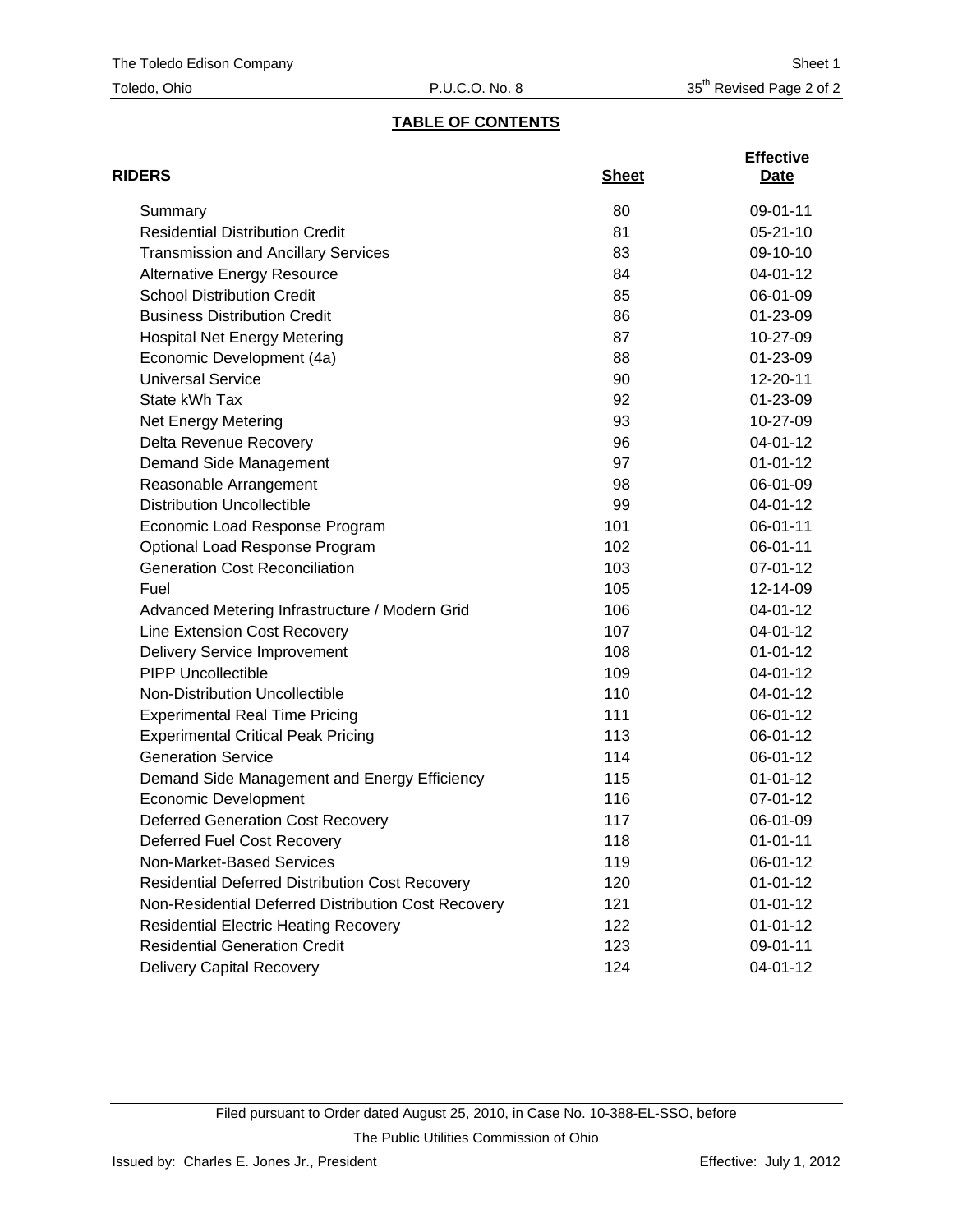## **RIDER GCR Generation Cost Reconciliation Rider**

# **APPLICABILITY:**

Applicable to any customer who receives electric service under the Company's rate schedules. The Generation Cost Reconciliation Rider (GCR) charge will apply, by rate schedule, effective for service rendered beginning April 1, 2012, for all kWhs per kWh.

| <b>RATE:</b> | GCR1       | GCR <sub>2</sub> |
|--------------|------------|------------------|
| <b>RS</b>    | 0.1807¢    | $0.0000$ ¢       |
| GS           | 0.1807¢    | $0.0000$ ¢       |
| GP           | 0.1738¢    | $0.0000$ ¢       |
| GSU          | $0.1688$ ¢ | $0.0000$ ¢       |
| <b>GT</b>    | 0.1686c    | $0.0000$ ¢       |
| <b>STL</b>   | 0.1807¢    | $0.0000$ ¢       |
| <b>TRF</b>   | 0.1807¢    | $0.0000$ ¢       |
| <b>POL</b>   | 0.1807¢    | $0.0000$ ¢       |
|              |            |                  |

The GCR charge shall be calculated as follows:

# **GCR** = {[GCR Deferral Balance] / S} x 1/(1 - CAT) x {(1 - LOSS<sub>AVG</sub>) / (1 - LOSS)}

Where:

- i. The calculation period is the three-month period ended two months prior to the effective dates of the updated rider (i.e. three months ended October 31, January 31, April 30, and July 31).
- ii. Each component of the formula includes the aggregated data for The Cleveland Electric Illuminating Company, Ohio Edison Company, and The Toledo Edison Company.
- iii. For any given billing period, only the non-zero GCR charge will be applied.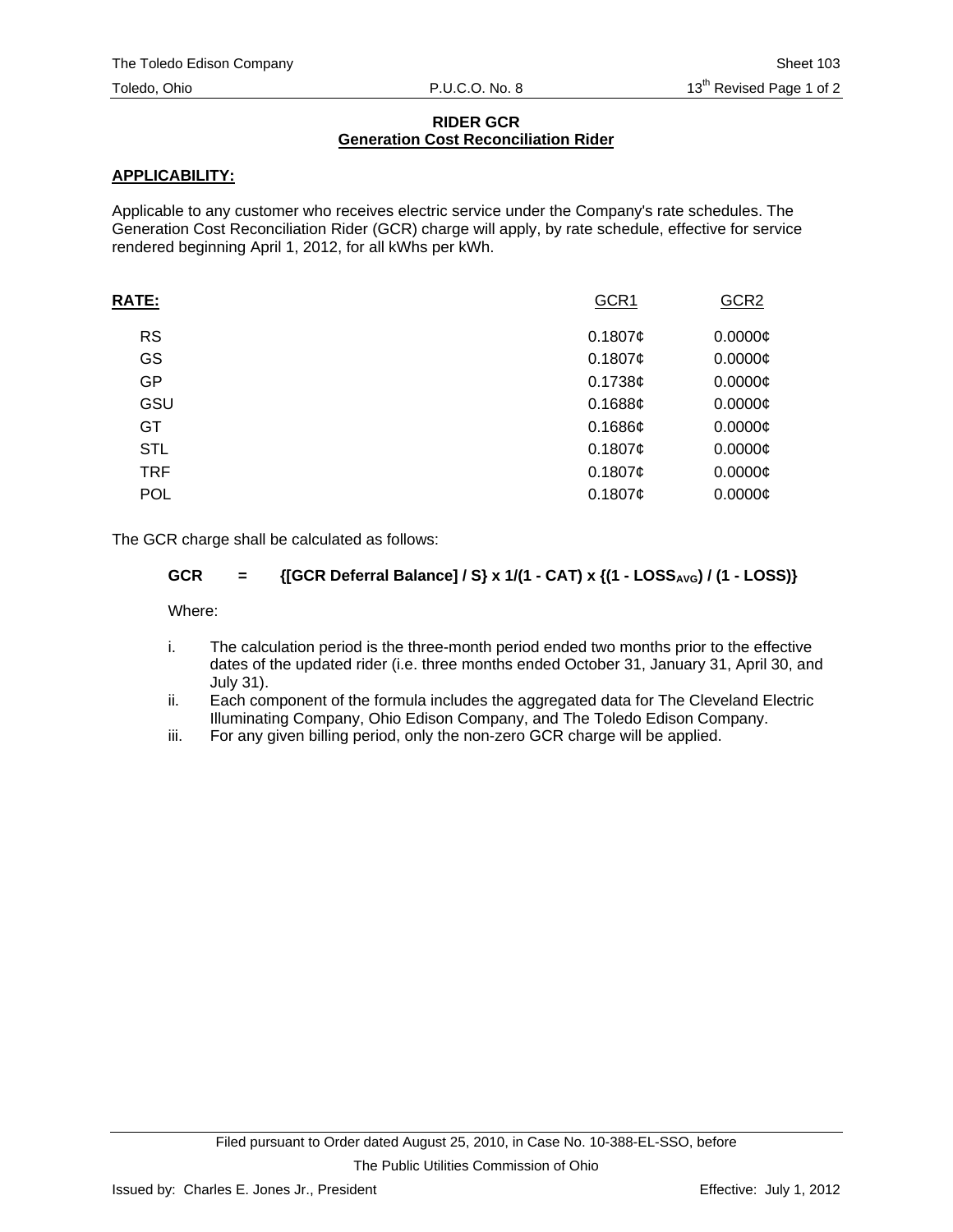# **c. Non Residential Credit Provision**

# **APPLICABILITY:**

Applicable to any customer taking General Service - Transmission (GT), Street Lighting (STL), Traffic Lighting (TRF), and Private Outdoor Lighting (POL) service under the Company's rate schedules. This Non-Residential Credit Provision is not applied during the period a customer takes electric generation service from a certified supplier.

# **RATE:**

The following credits will apply, by rate schedule, effective for service rendered beginning July 1, 2012, for all kWhs, per kWh:

| GT         | $(0.0000)$ ¢   |
|------------|----------------|
| <b>STL</b> | $(2.1715)\phi$ |
| TRF.       | $(1.4721)$ ¢   |
| <b>POL</b> | $(0.4889)$ ¢   |

# **d. General Service - Transmission (Rate GT) Provision**

# **APPLICABILITY:**

Applicable to any customer taking service under the Company's General Service – Transmission (Rate GT). This provision is not avoidable for customers who take electric generation service from a certified supplier.

# **RATE:**

The following charge will apply, effective for service rendered beginning June 1, 2009:

GT (per kVA of billing demand)  $$8.000$ 

The following credit will apply, effective for service rendered beginning July 1, 2012:

 $GT$  (all kWhs, per kWh) (1.7635) $¢$ 

# **ADDITIONAL PROVISION:**

The charges provided for by Section (d) of this Rider shall be applied to the greater of (i) the measured monthly on-peak demand, or (ii) 25% of the measured monthly off-peak demand. Monthly on-peak demand is defined as the highest thirty (30) minute integrated kVA between the hours of 6:00 a.m. to 10:00 p.m. EST (equivalent to 7:00 a.m. to 11:00 p.m. EDT), Monday through Friday, excluding holidays. Holidays are defined as New Year's Day, Memorial Day, Independence Day, Labor Day, Thanksgiving Day, and Christmas Day. Monthly off-peak demand is defined as the highest thirty (30) minute integrated kVA for all other hours. This provision of Rider EDR is reconciled within this subpart (d) quarterly and is revenue neutral to the Companies.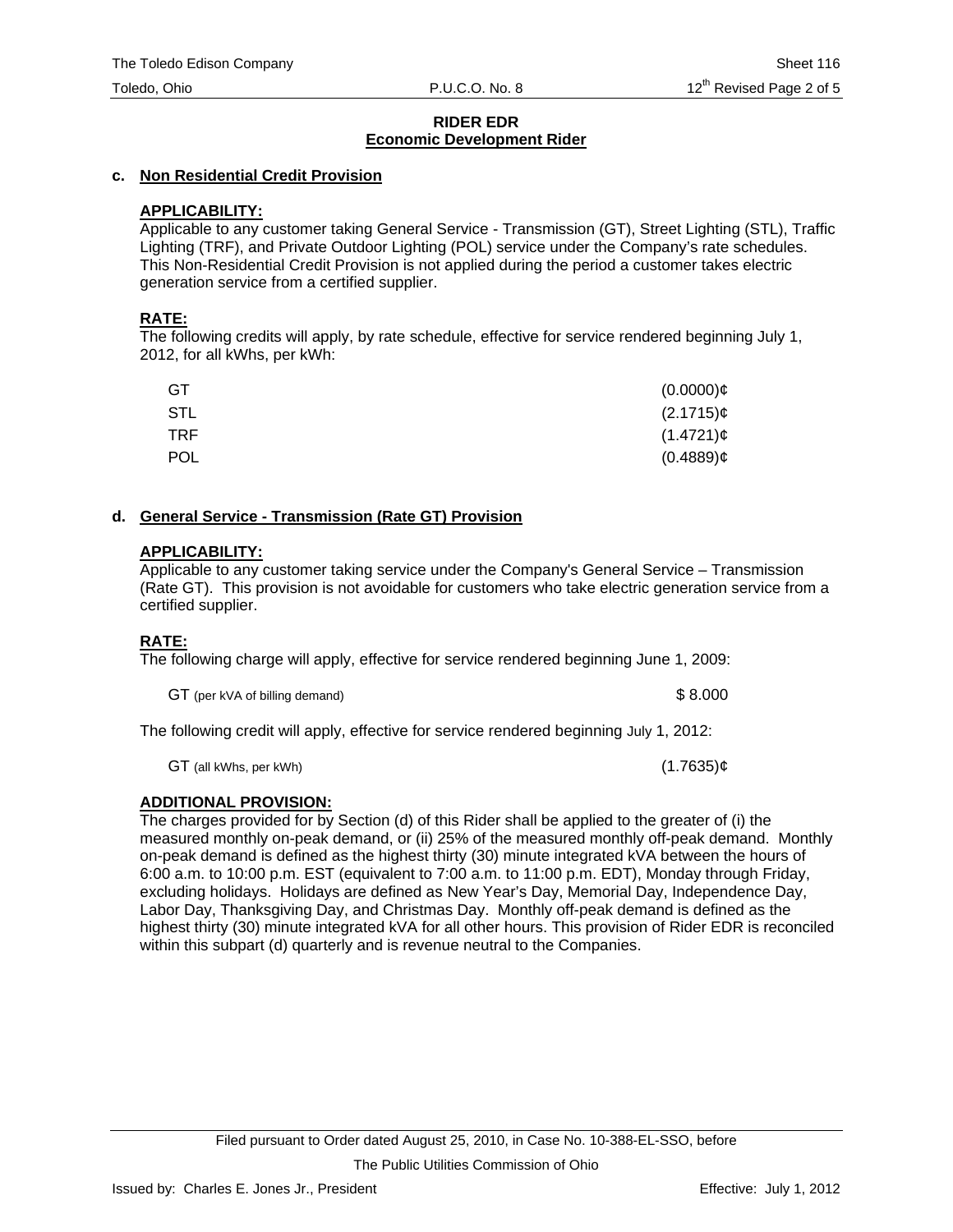# **e. Standard Charge Provision**

# **APPLICABILITY:**

Applicable to any customer that takes electric service under the Company's rate schedules. This Standard Charge Provision is not avoidable for customers who take electric generation service from a certified supplier.

#### **PURPOSE:**

The charges provided for by Section (e) of this Rider recover the difference in revenues resulting from the application of rates in the otherwise applicable rate schedule, and the application of credits in sections (a), (b), (c), and (f), of this Rider.

# **RATE:**

The following charges will apply, by rate schedule for all kWhs per kWh:

| GS | 0.1305¢ |
|----|---------|
| GP | 0.5682¢ |

# **f. School Credit Provision**

#### **APPLICABILITY:**

Applicable to any public school district building that either: 1) was served under the Company's Energy for Education II program on December 31, 2008, or 2) is a new public school district building in a school district served under the Company's Energy for Education II program on December 31, 2008 of which fifty-percent (50%) or more of the total square footage of such building is used for classroom-related purposes including any such building that is a mobile unit or temporary structure. This School Credit Provision is not applied to customers during the period the customer takes electric generation service from a certified supplier.

# **RATE:**

All applicable charges specified in Company's Generation Service Rider (GEN) for General Service - Secondary ("Rate GS"), General Service Primary ("GP"), or General Service - Subtransmission ("GSU") rates, shall be reduced by 8.693 percent.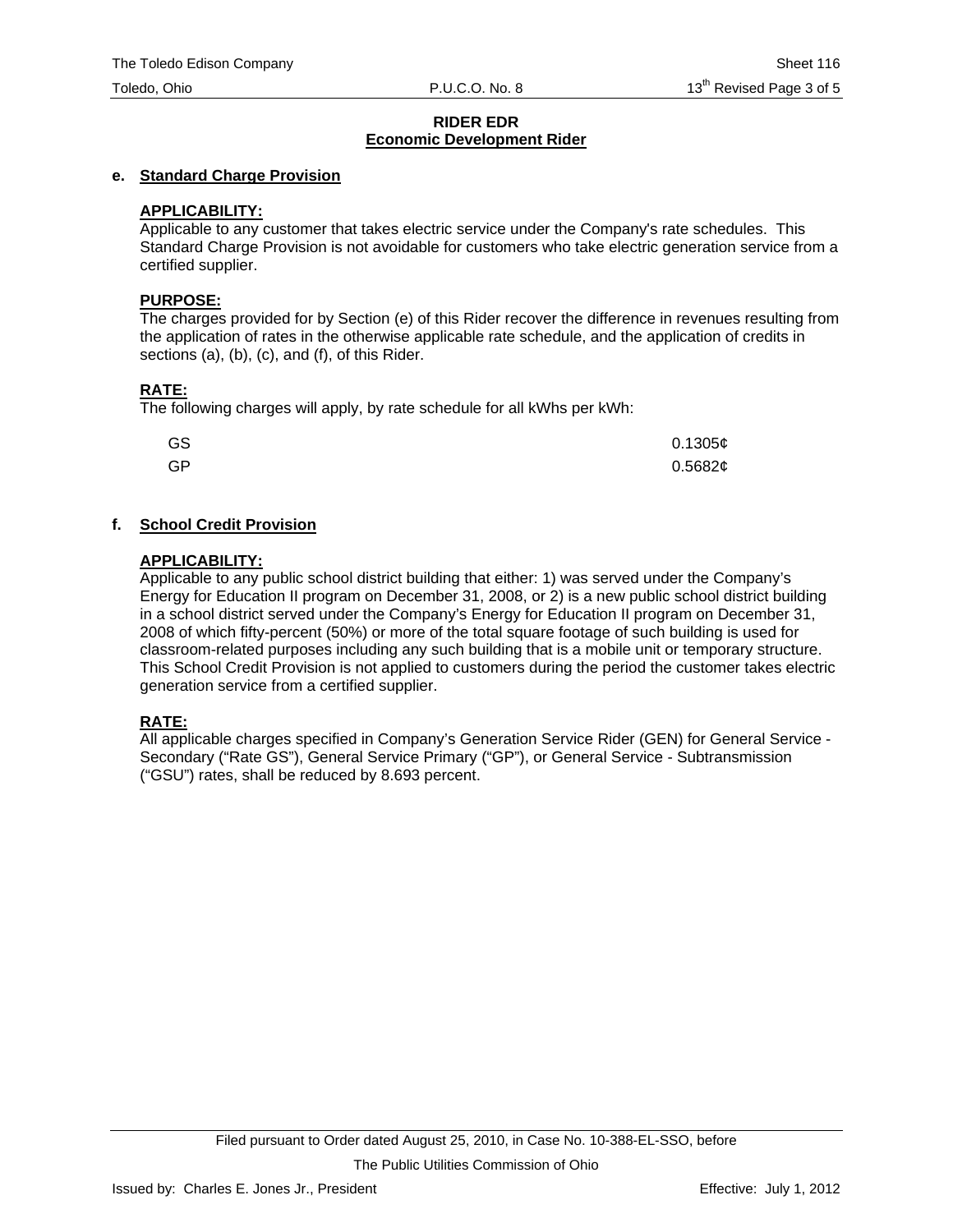#### **g. Infrastructure Improvement Provision**

## **APPLICABILITY:**

Applicable to any customer that takes electric service under the Company's rate schedules with the exception of Street Lighting (STL), Traffic Lighting (TRF), and Private Outdoor Lighting (POL). This Infrastructure Improvement Provision is not avoidable for customers who take electric generation service from a certified supplier. Charges will be allocated in the same manner as the revenue was allocated in the Company's last distribution rate case, with the exception that no charges are allocated to the Street Lighting (STL), Traffic Lighting (TRF) and Private Outdoor Lighting (POL) schedules.

#### **PURPOSE:**

The charges provided for by Section (g) of this Rider recover costs associated with certain economic expansion and new employment in Ohio.

# **RATE:**

The following charges will apply, by rate schedule for all kWhs per kWh:

| <b>RS</b> | 0.0489c    |
|-----------|------------|
| GS        | 0.0315c    |
| GP        | 0.0118¢    |
| GSU       | 0.0048c    |
| GT        | $0.0016$ ¢ |

# **h. Automaker Credit Provision**

#### **APPLICABILITY:**

Applicable to domestic automaker facilities with more than 45 million kilowatt-hours of consumption for the 12 monthly billing periods ended December 31, 2009 at a single site. This Automaker Credit Provision is available for customers who take electric generation service from a certified supplier.

# **RATE:**

All credits included in Section (h) of this Rider are applied only to usage that exceeds the average of the customer's twelve (12) billing periods ended December 31, 2009 ("Baseline Usage").

| First 20 percent of kWh's over Baseline Usage, per kWh | $(1.0000)$ ¢ |
|--------------------------------------------------------|--------------|
| All kWh's exceeding 20% over Baseline Usage, per kWh   | $(1.2000)$ ¢ |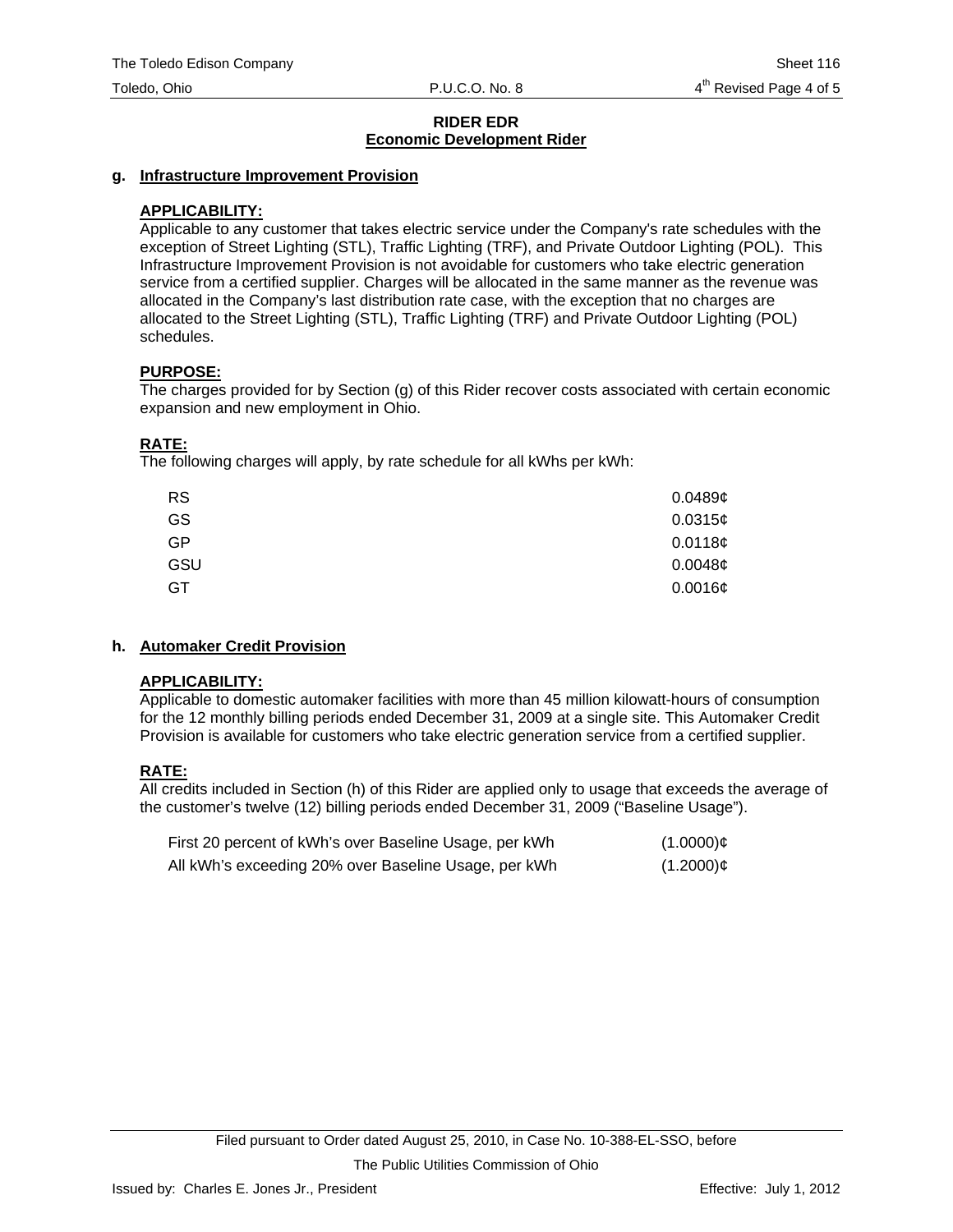#### **i. Automaker Charge Provision**

## **APPLICABILITY:**

Applicable to any customer that takes electric service under the Company's rate schedules with the exception of General Service - Transmission (GT), Street Lighting (STL), Traffic Lighting (TRF), and Private Outdoor Lighting (POL). This Automaker Charge Provision is not avoidable for customers who take electric generation service from a certified supplier.

#### **PURPOSE:**

The charges provided for by Section (i) of this Rider recover costs associated with implementation of the Automaker Credit Provision.

#### **RATE:**

The following charge will apply effective for service rendered beginning July 1, 2012, for all kWhs per kWh:

Automaker Charge 0.0059¢

#### **RIDER UPDATES:**

The charges contained in this Rider shall be updated and reconciled on a quarterly basis. No later than December 1st, March 1st, June 1st and September 1st of each year, the Company will file with the PUCO a request for approval of the Rider charges which, unless otherwise ordered by the PUCO, shall become effective on a service rendered basis on January 1st, April 1st, July 1st and October 1st of each year, beginning October 1, 2011. After May 31, 2014, all provisions of this Rider, except for the Infrastructure Improvement Provision - Section (g), shall be used for reconciliation purposes only.